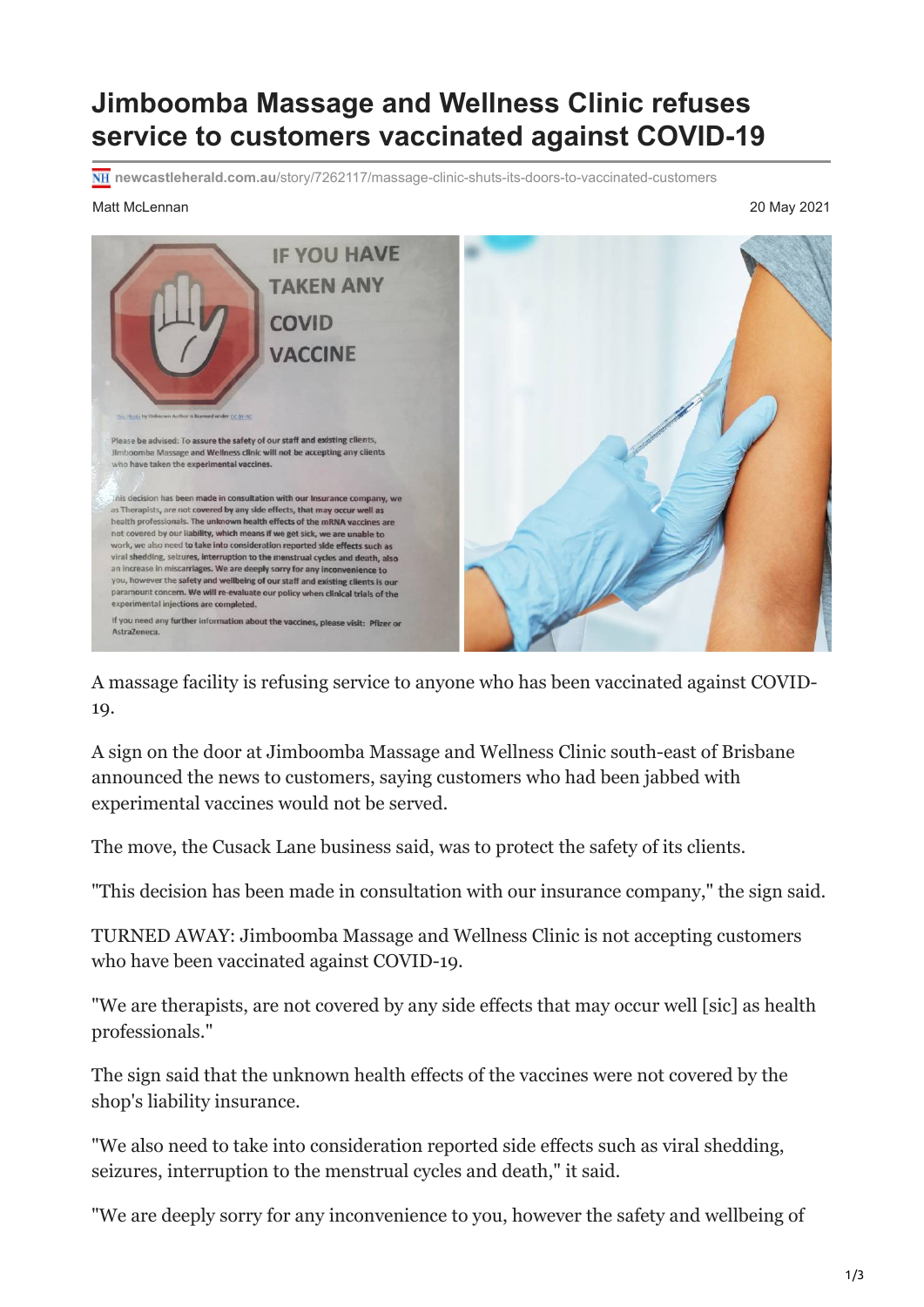## **IF YOU HAVE TAKEN ANY COVID VACCINE**

This Phone by Unknown Author is licensed under CC BY-NC

Please be advised: To assure the safety of our staff and existing clients, Jimboomba Massage and Wellness clinic will not be accepting any clients who have taken the experimental vaccines.

his decision has been made in consultation with our Insurance company, we as Therapists, are not covered by any side effects, that may occur well as health professionals. The unknown health effects of the mRNA vaccines are not covered by our liability, which means if we get sick, we are unable to work, we also need to take into consideration reported side effects such as viral shedding, seizures, interruption to the menstrual cycles and death, also an increase in miscarriages. We are deeply sorry for any inconvenience to you, however the safety and wellbeing of our staff and existing clients is our paramount concern. We will re-evaluate our policy when clinical trials of the experimental injections are completed.

If you need any further information about the vaccines, please visit: Pfizer or Astra7eneca

With Gratitude from the team at Jimboomba Massage and Wellness Clinic

our staff and existing clients is our paramount concern.